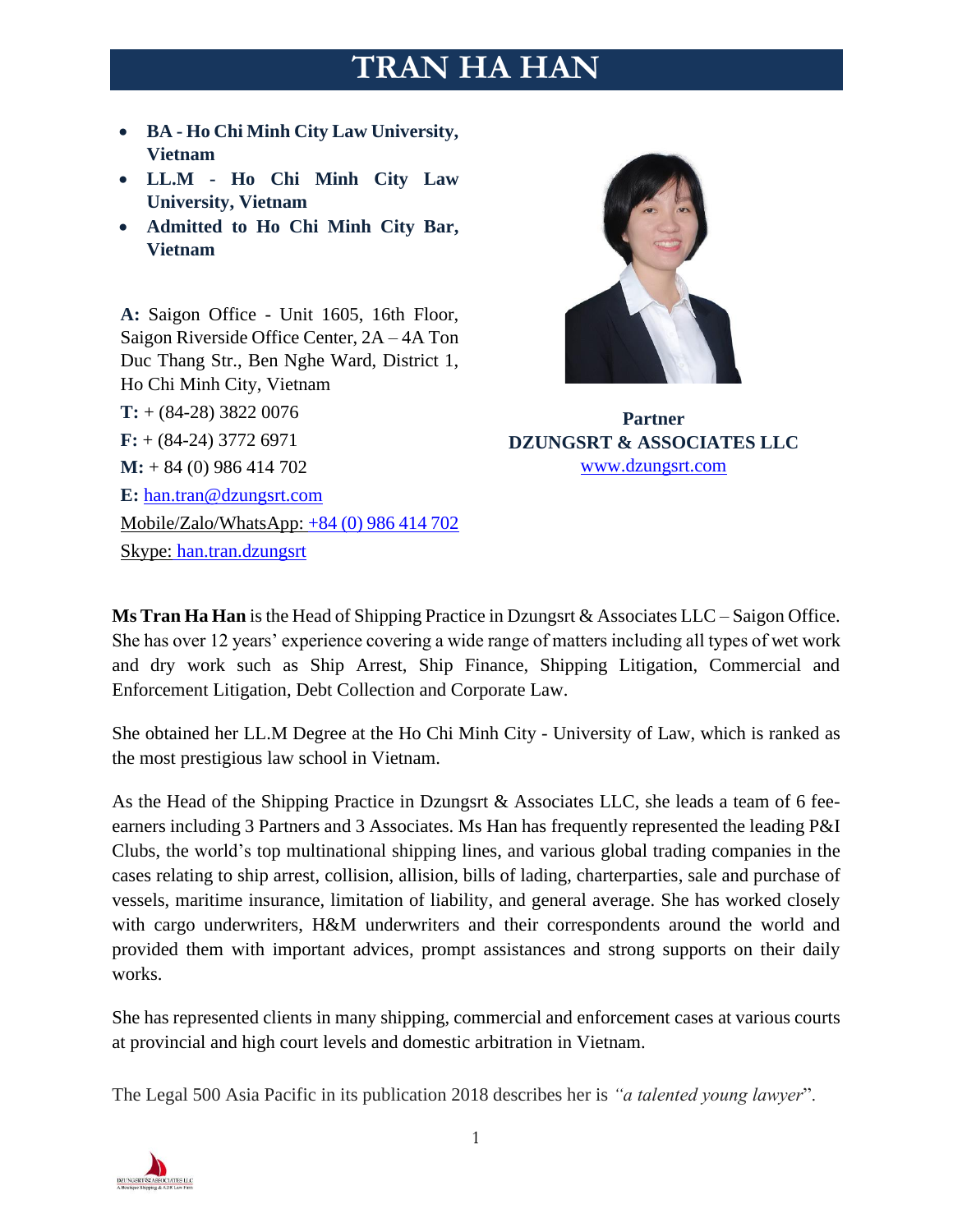#### **YEARS OF EXPERIENCE**

12 years

**ACADEMIC AND** 

## **PROFESSIONAL QUALIFICATION**

- BA- Ho Chi Minh City University of Law, Vietnam
- LLM- Postgraduate in Economic Law Ho Chi Minh City University of Law
- Admitted to the Ho Chi Minh Bar Association;
- Certificate for participating the course of "Introduction to International Arbitration Course" in Ho Chi Minh City organized by CIArb in October 2018;
- Certificate for participating the PIDA training on international commercial arbitration of ICC, Ho Chi Minh City, Vietnam in April 2019;
- Certificate for participating in the workshop on "Case law in court trials – Comparison between common law and civil law systems and the application of case law in Vietnam";
- Certificate for participating in the workshop on "Dispute resolution by arbitration".
- **LANGUAGE** English: Excellent

**Ship Arrest** 

• Vietnamese: Native

### **NOTABLE MATTERS**

- Assisted Korea P&I Club and the shipowner to release a ship arrested due to a collision with a total claim amount over USD 1.7 million;
- Assisted Japan P&I Club and the shipowner to release a ship arrested due to cargo damage and shortage with a claim amount over USD 1.5 million;
- Assisted a large bank in Singapore (the mortgagee) to release a ship under a wrongful arrest by an order on interim relief of local court with a total claim amount of USD 1 million;
- Assisted Japan P&I Club and the shipowner to negotiate with a local port owner to settle their claims with an amount over USD 800,000 and release the vessel after the vessel contacted the jetty of the local port owner;
- Assisted Gard (Norway) and the shipowners to release ships arrested under an in rem action of the cargo owner and cargo underwriter due to cargo shortage with total claim amount over USD 225,000;

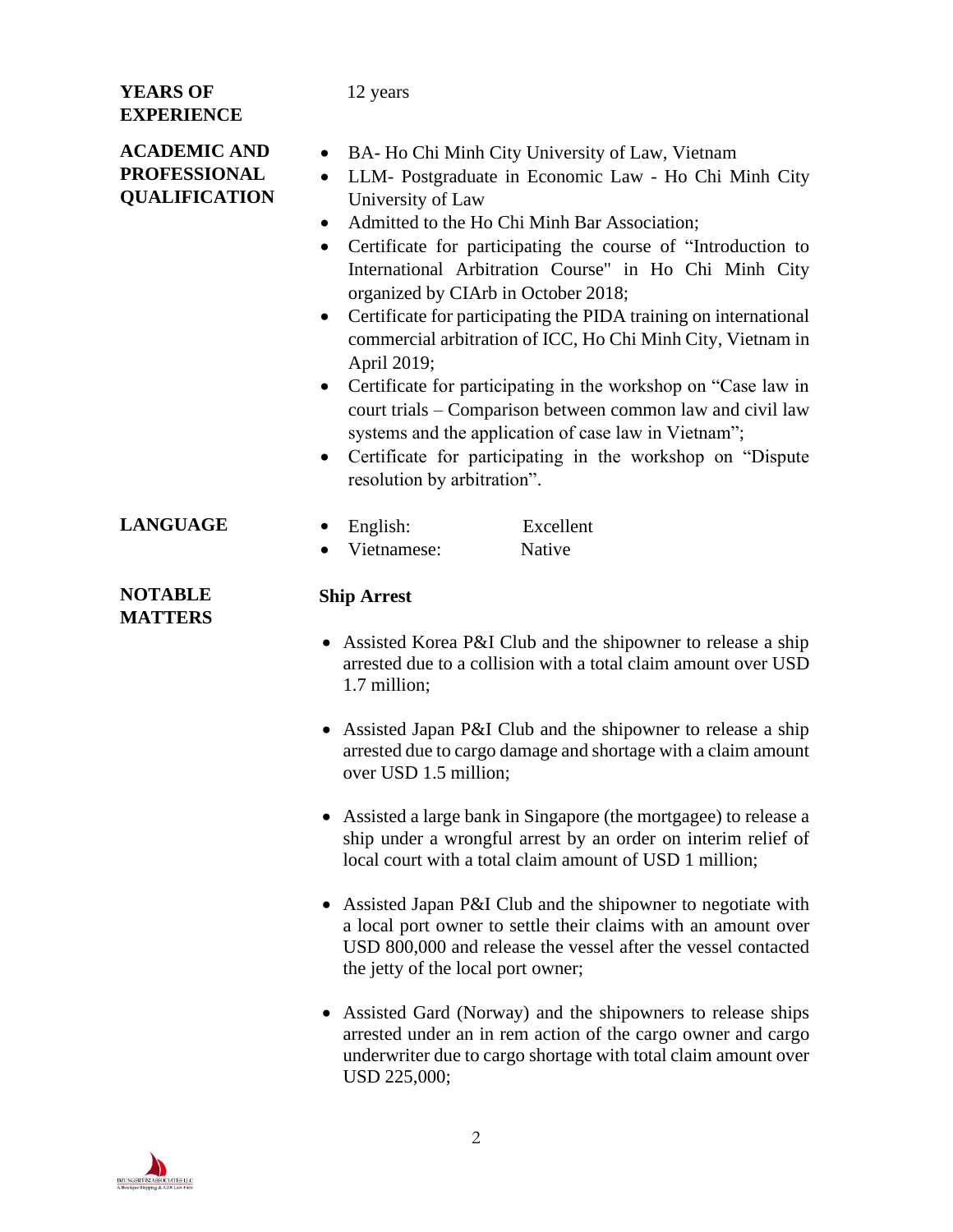- Assisted Japan P&I Club and the shipowner to release a ship arrested under an in rem action of the cargo underwriter due to cargo shortage;
- Assisted a foreign correspondent of Standard P&I Club to release a vessel after she contacted a cargo vessel in Hai Phong City, Vietnam; and
- Assisted a foreign correspondent of West of England P&I Club to release a ship arrested by a local court in Vietnam.

#### **Insurance and Limitation of Liability**

- Assisted Korea P&I Club and a local P&I underwriter in a complicated dispute with hundreds of non-cargo owners, cargo owners and cargo underwriters arising from a sunken vessel with the dispute value over USD 9 million; and
- Assisted a large retail company which has damaged cargoes in value of USD 5.7 million due to a fire incident to request for compensation from the cargo insurer being an Australia's global insurer – branch in Vietnam.

#### **Allision, Rescue, General Average**

- Assisted Gard P&I (Bermuda) Ltd and the shipowner to negotiate with a local buoy owner to settle their claims and release the vessel after she contacted a buoy in Go Gia river, Ho Chi Minh City;
- Assisted Korea P&I Club and the shipowner to work with the state competent authorities in Nha Trang to rescue the foreign crews injured on board of the vessel; and
- Assisted a local seafood company in a case relating to the contribution of general average (GA) handled by the adjuster Richards Hogg Lindley with the GA contributed amount of USD 215,000 due to cargo damages caused by a fire on board.

#### **Ship Finance**

- Assisted buyers and buyers' banks in various S&P and Shipbuilding deals worth over USD 127 million with Vinashin Hyundai shipyard in Nha Trang and its subsidiaries around Vietnam;
- Assisted a Scotland buyer in a S&P deal to take delivery of a ship from a local shipyard with a total value over GBP 12 million;

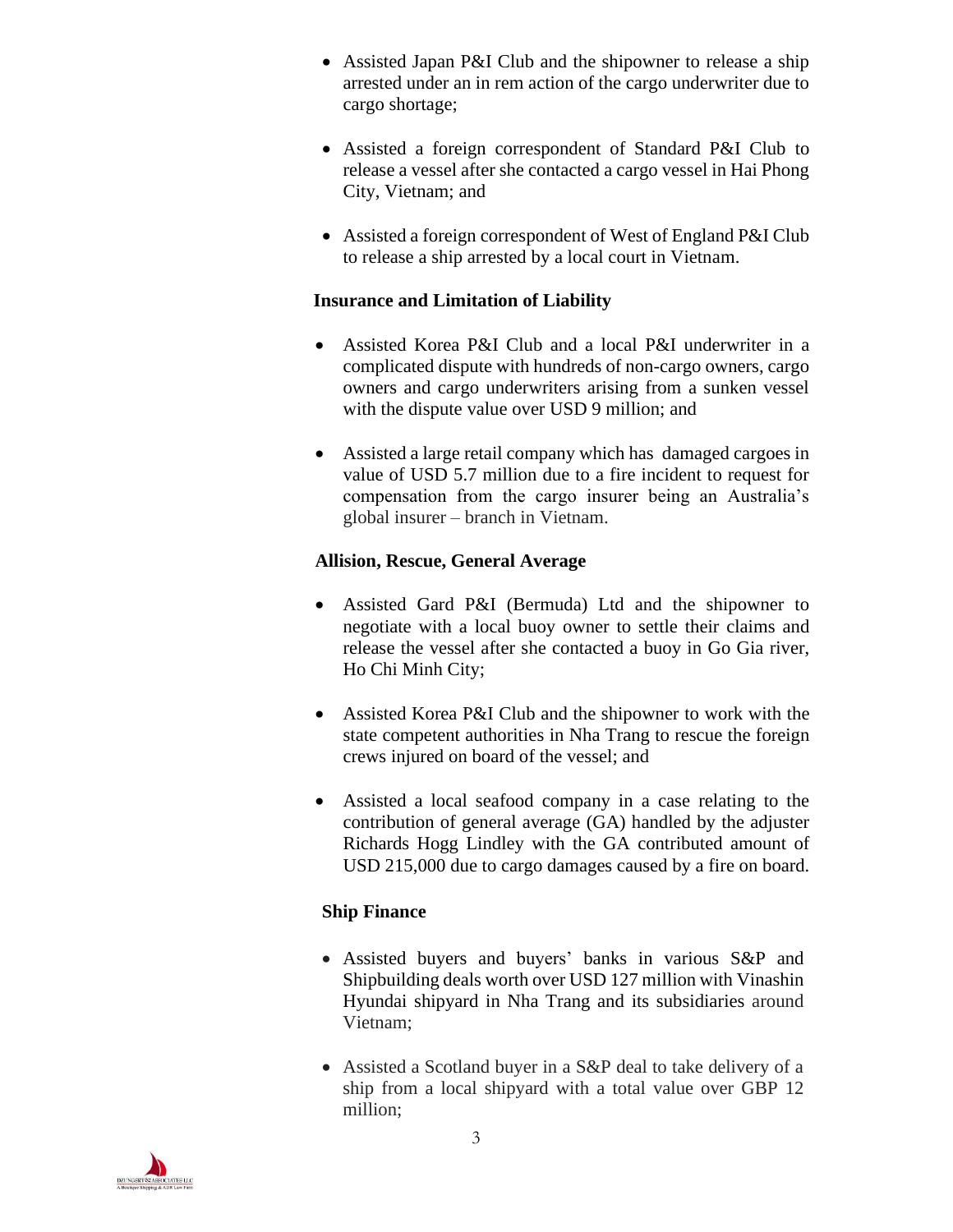- Assisted a US buyer to acquire a floating dock in Nha Trang from a local seller with a value of USD 6.2 million;
- Assisted a Russian buyer in a S&P deal to purchase 02 vessels from a local shipowner with a total value of USD 2.5 million; and
- Assisted one of the world's largest dry bulk shipping companies in Germany on how to conduct transshipment services in Vietnam, restriction of Vietnamese law on cabotage activities in respect of the foreign shipping companies.

#### **Shipping Litigation**

- Represented an Australia's global insurer branch in Vietnam in a lawsuit against a foreign shipowner due to an allision between the vessel and the jetty of a local port with total claim amount over USD 9 million at local court;
- Represented Korea P&I Club and the shipowner in a lawsuit initiated by a local shipowner due to a collision between two vessels with total claim amount over USD 2 million at local court;
- Represented North of England P&I Association Limited and the shipowner in a claim in tort against a local port with total claim amount around USD 600,000;
- Represented one of the world's largest shipping lines to work with local police in a criminal case relating to 100 kg cocaine in containers carried on a ship from Africa to Vietnam;
- Represented a local shipowner in a dispute over a bareboat charterparty against the charterers with total claim amount over USD 250,000 at the District Court of Ho Chi Minh City;
- Represented a Singapore company in an arbitration in VIAC to claim local company with an amount over USD 200,000 under a service agreement;
- Represented a shipowner in Hong Kong in a lawsuit against a local shipowner due to a collision with total claim amount over USD 180,000 at local court;

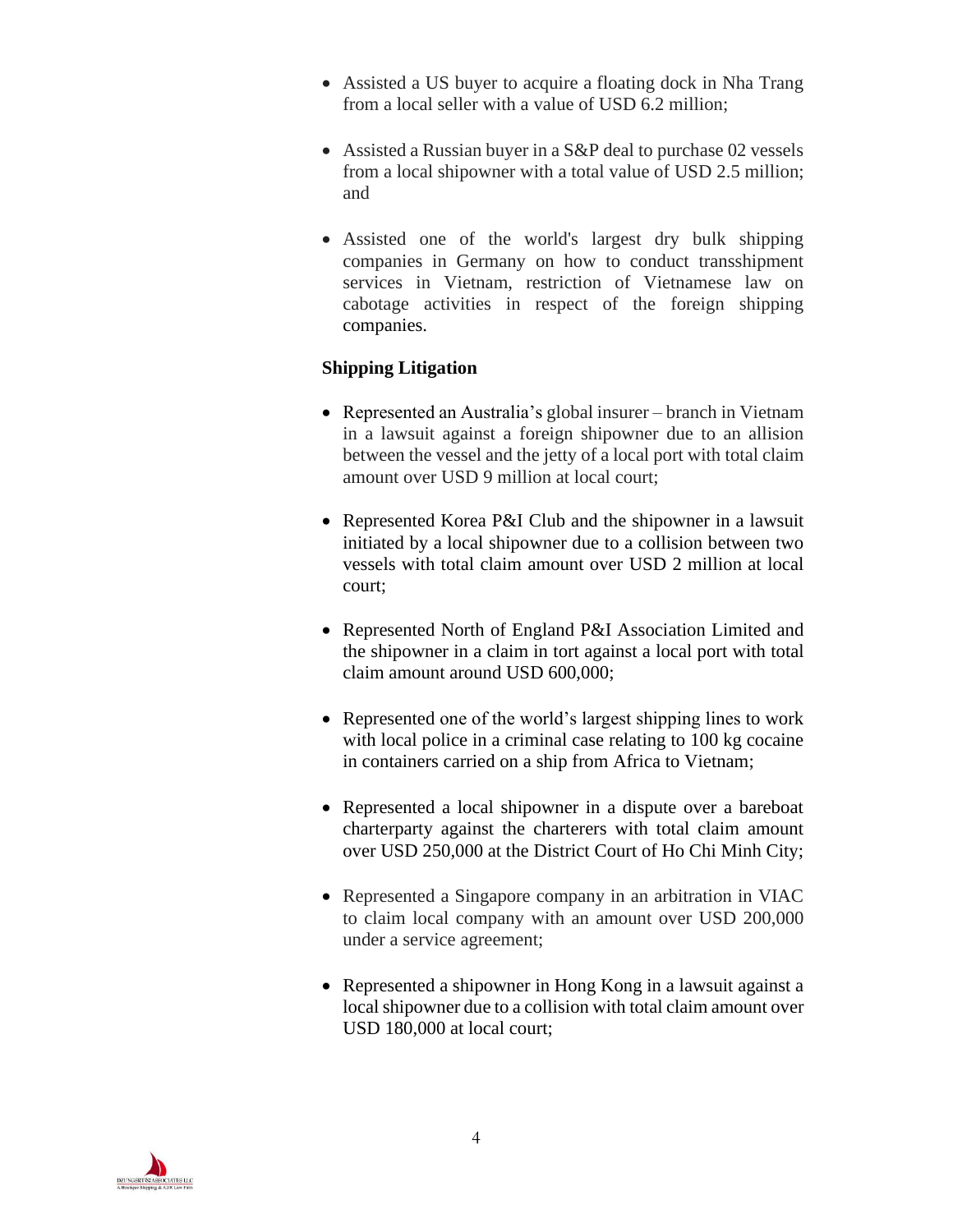- Represented a foreign invested shipping line in Vietnam in a lawsuit initiated by a cargo owner under a bill of lading with a total claim amount of USD 100,000 at local court;
- Represented a Malaysia company in a lawsuit against ICD Phuoc Long port under a service agreement with a total claim amount of USD 50,000; and
- Represented a Chinese shipowner in a lawsuit initiated by a cargo underwriter due to a shortage claim with total claim amount of USD 32,000.

#### **Commercial and Bankruptcy Litigation**

- Represented foreign creditors in a complicated bankruptcy proceeding at local court against a local shipyard with total claim amount of hundreds of USD millions;
- Represented a famous French group in a court proceeding on disputes relating to the real estate lease agreement and development of supermarkets in Vietnam with total disputes value of USD 40 million;
- Represented a US company in a criminal case to recover the debt over USD 1.5 million from a Vietnamese company and relevant individuals;
- Represented various State-owned textile corporations in successfully achieving of Judgments issued by the court of Da Nang City and the appellate court of Supreme People's court in Da Nang City to accept our clients' claims against an American investment fund in a joint venture company in Vietnam;
- Represented a very large and famous French invested retailer in successfully achieving of a Decision issued by Head of the People's Procuracy of Can Tho City on agreeing to protest against a first instance judgment in accordance with the judicial review procedure over disputes relating to a real estate lease agreement and development of a series of supermarkets in Vietnam;
- Represented a BVI Company in relation to an investment dispute involving a Vietnamese company and a Vietnamese state authority;
- Represented one of the largest energy company of Russia in a litigation case at local court to recover a deposit of 200,000

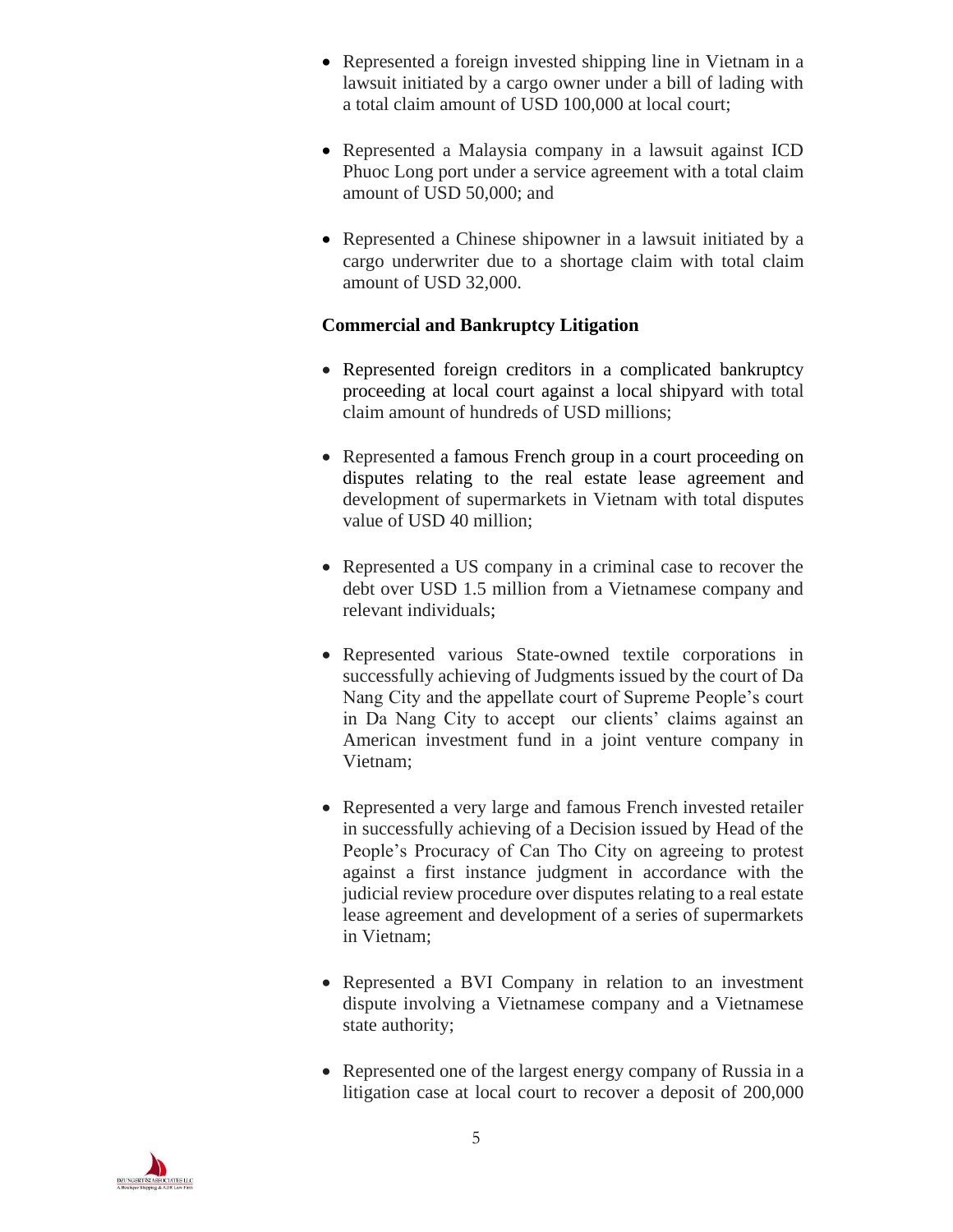USD under a contract of office lease with a large real estate company in Vietnam;

- Represented two very well-known Japanese mega-banks before the court of Vietnam relating to the payment under the performance bond issued by those banks to the Vietnamese parties in accordance with a construction contract of a paper pulp factory;
- Represented a very famous Japanese logistic company in a dispute relating to the lease contract of warehouse with a Vietnamese company; and
- Represented a Swiss company in a bankruptcy proceeding at the Vietnamese court with value of USD millions.

#### **Enforcement Litigation**

- Represented several international trading groups in relation to the recognition and enforcement of 07 foreign arbitral awards of ICA with US\$ multiple millions in value;
- Represented a Swiss client in seeking recognition and enforcement in Vietnam of three (03) arbitral awards of the Grain Feed and Trade Association (GAFTA). This marked the first time GAFTA awards were recognized and enforced in Vietnam;
- Represented a Singapore company in successfully achieving of a Judgment of Ho Chi Minh City court for the recognition and enforcement of the  $1<sup>st</sup>$  adhoc award in the territory of Vietnam;
- Represented a famous Swiss group in successfully achieving various judgments issued by the first instance courts and the appellate court of the Supreme People's court in Ho Chi Minh City accepting for the recognition and enforcement of awards of the International Cotton Associations (ICA) in Vietnam;
- Represented a Swiss group in successfully negotiating and settling with a local company in respect of the judgment enforcement with an amount of around 1 million USD;
- Represented a BVI Company, operating in Hong Kong, in relation to the recognition and enforcement of a SIAC award of US\$ multiple millions in value; and

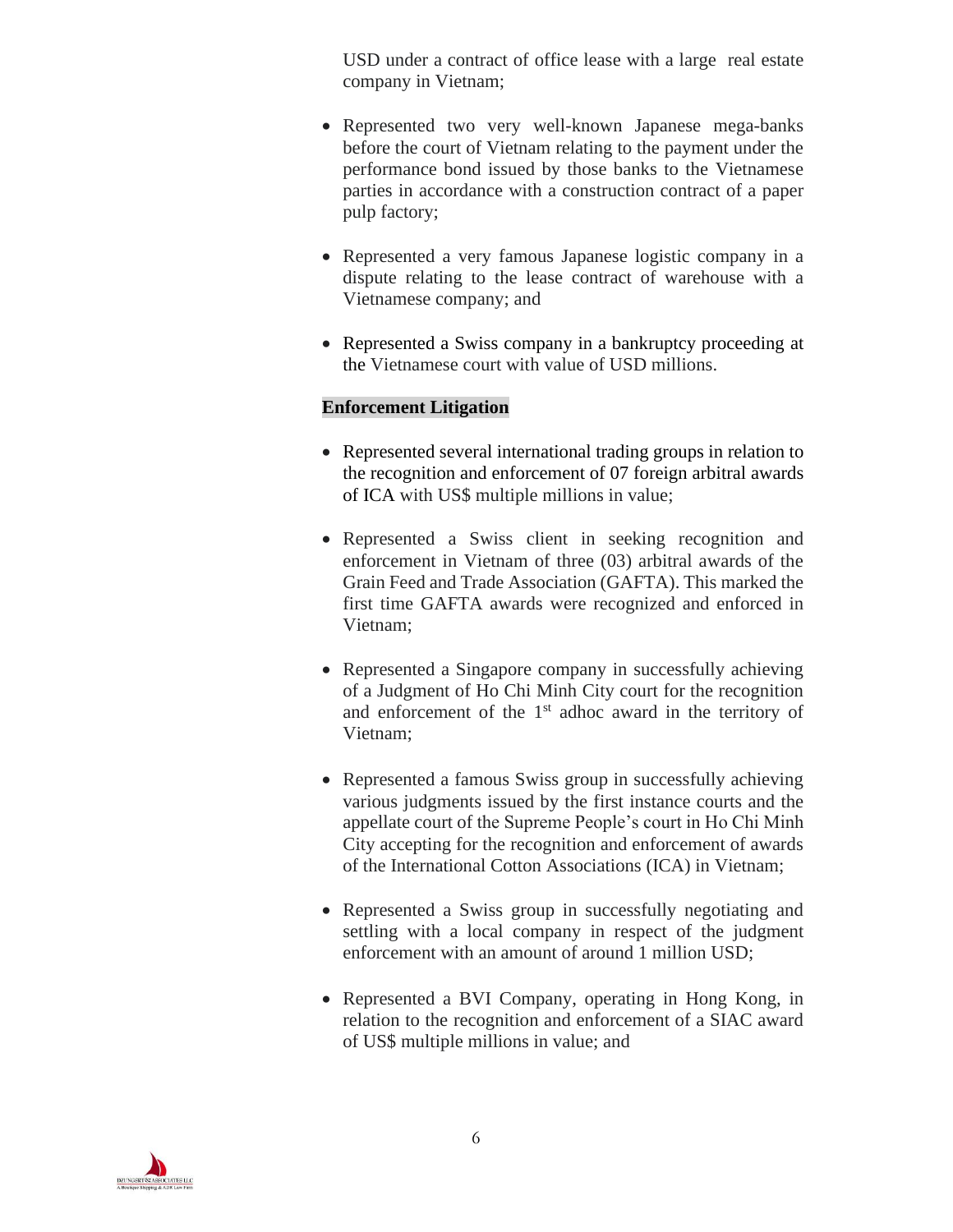• Represented several Singapore companies in relation to the recognition and enforcement of a few institutional and ad-hoc arbitral awards.

#### **Debt Collection**

- Represented a global company specializing in interior architectural design in various claims against a large real estate companies in Vietnam under Interior Design Consultancy Agreements and successfully collected overdue debts over USD 500,000;
- Represented a Singapore energy company in a claim against a large local company to request for payment of DEM under a Coal Sale & Purchase Agreement with an amount about USD 1 million;
- Represented NVOCC Co., Ltd in a claim for storage charges and Mafi costs over USD 160,000 against a large construction company in the most significant project on anti-flood in Ho Chi Minh City with total investment capital about 10,000 billion VND (450 million USD) by the People's Committee of Ho Chi Minh City;
- Represented a Singapore shipowner in a claim against a local Charterer to request for payment of an overdue hire amount of USD 300,000 under a Charterparty;
- Represented London P&I Club and the shipowner in a claim against the local Charterer to request for payment of an overdue amount over USD 130,000 for off-hire and bunker consumption under a Charterparty;
- Represented a Germany company in a claim against a local buyer to request for payment of an overdue amount about 80,000 USD under a Sale and Purchase Contract of potatoes;
- Represented CVOCC (Hong Kong) and NVOCC (Vietnam) in claims for storage charges and other costs over USD 50,000 against the shippers under related bills of lading;
- Represented Korea P&I Club in a claim against the shippers due to cargo damage under the bills of lading with total claim amount over KRW 64,000; and
- Represented foreign invested Insurance company in a claim against a logistic company to recover an amount over USD 20,000 under a subrogation letter.